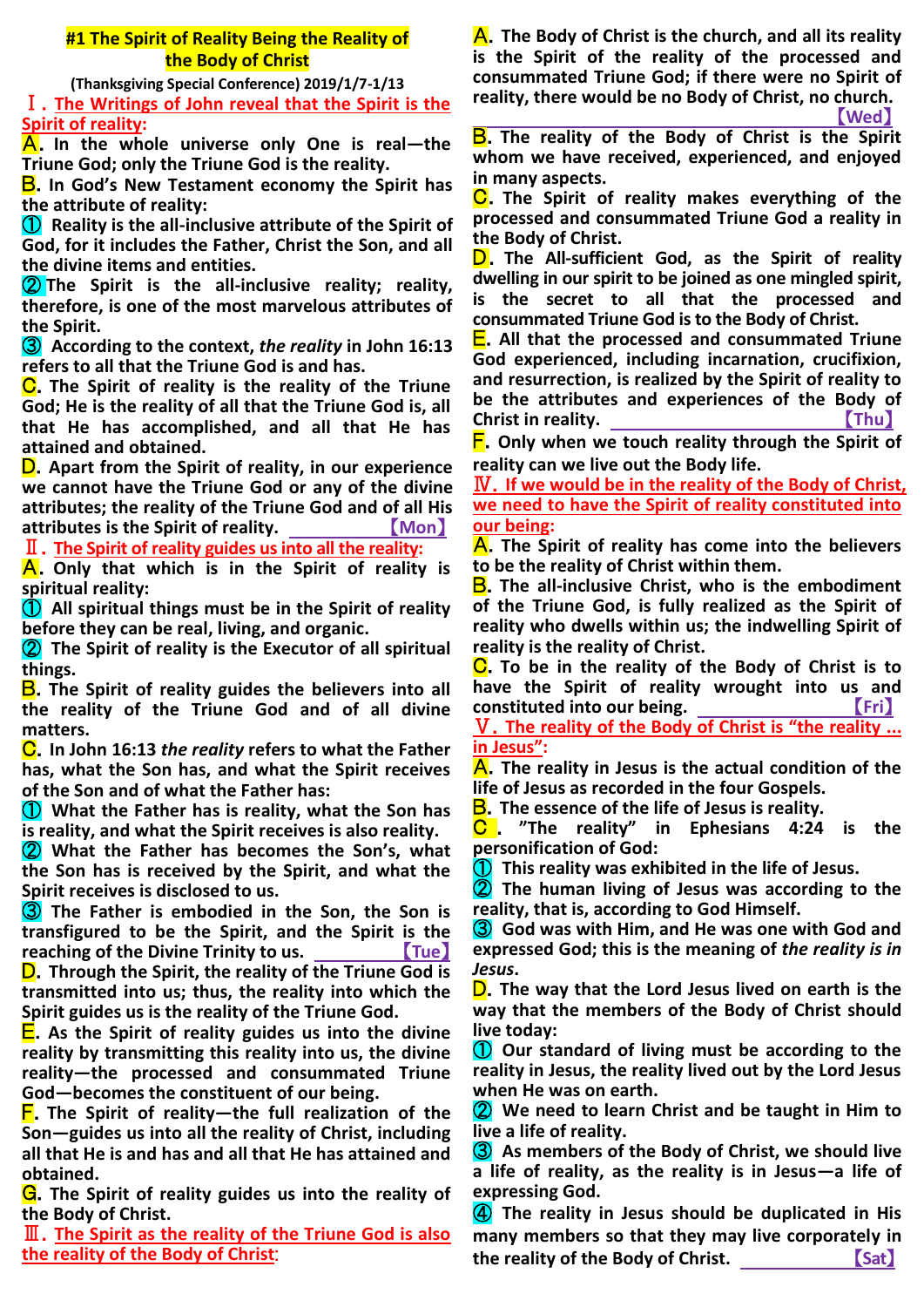# **Crucial Point ①**:**To practice the Body life, putting off the lie in daily life by the Spirit of reality**

**John16:13 But when He, the Spirit of reality, comes, He will guide you into all the reality;**

**Eph.4:4 One Body and one Spirit, even as also you were called in one hope of your calling; 5 One Lord, one faith, one baptism; 6 One God and Father of all, who is over all and through all and in all.**

**OL1**:**The Body of Christ is the church, and all its reality is the Spirit of the reality of the processed and consummated Triune God; if there were no Spirit of reality, there would be no Body of Christ, no church.**

**OL2**:**All that the processed and consummated Triune God experienced, including incarnation, crucifixion, and resurrection, is realized by the Spirit of reality to be the attributes and experiences of the Body of Christ in reality.**

**All that the Triune God experienced, including incarnation, crucifixion, and resurrection, are likewise realized by this Spirit of reality to be the real experiences of the Body of Christ. …When the Spirit of reality came, He made these experiences of the Triune God real in us as our real experiences. Because of this we can live a normal human life on the earth today. …We do not lose our temper, nor do we blame or rebuke others, because the death of Christ is realized in us through the Spirit of reality. Moreover, the Spirit with the resurrection of Christ works in us to enable us to love and forgive others. These are all examples of how the experiences of the Triune God Himself have been realized in the church by the Spirit of reality to be the real experiences of the church.**

**The Spirit is the inward essence and the expressed reality of the Body of Christ. The Spirit is the secret to all that the Triune God is to the Body of Christ. This Spirit now dwells in our regenerated spirit and is joined to our spirit as the mingled spirit. Therefore, we must turn our spirit, set our mind on the spirit, and walk according to our spirit. When we live in the mingled spirit, we will be able to live out the Body of Christ and become His corporate expression.**

**When one touches the spiritual reality, he touches the church, and his actions will be the move of the Body and not independent moves. Suppose you have to do something. Practicing the Body life does not mean that you invite all the brothers and sisters to discuss it and that you go through the procedure in a very proper way. It is when you fellowship with other brothers and sisters (irrespective of the number) and touch the reality that there is the Body life. If you have not touched the spiritual reality, even when there is unanimous consent by the whole congregation, you only have opinions of the flesh and not the Body life. Only those who have touched the spiritual reality can live the Body life.**

## **Application**:**for Young Working/Graduate Student Saints**

**The Spirit of reality will guide you into all the reality. All the reality of Christ's incarnation, human living, death, resurrection, ascension will be realized in your life by the Spirit of reality.**

**Eph.4:25 Therefore having put off the lie, speak truth each** 

**one with his neighbor, for we are members one of another. FN"lie"**:**The lie refers to anything that is false in nature. Because we put off the old man, we also put off everything that is false in nature. Hence, we speak truth, that is, we speak the things that are true.**

**In order to practice the life of the Body of Christ, you should "put off the lie" and "speak truth" in your daily life. You should not talk irresponsibly or habitually any false and anything belong to lie. False belongs to the old man. The old man has a little sense of conscience against a lie with malicious concept, but against the other lie, he has almost no sense of conscience. However, in order that you as a Christian follow the Spirit of reality to live a life of the new man, first you need to train yourself not to speak a lie by dealing with lies coming out spontaneously from your mouth. As a young worker or a young researcher in the graduate school, you need to be able to identify the essence of the events. To do that, first, please train yourself to deal with the false words, the small lies, coming out from your mouth in your daily life. The Spirit of reality has an effect of death to put the old man onto the cross to terminate it. In each of detail things you face in your daily life, you should exercise your spirit to touch the Spirit of reality and deal with false. To do this, first you need to reveal that it is false.**

**For example, in the business meeting, when you are asked if you are for or against something, you can ask several questions to understand the situation correctly. However, after then you need to say clearly whether you are for or against it. Bible tells us, "But as God is faithful, our word toward you is not yes and no. (2Cor.1:18)". According to this revelation in the Scripture, instead of looking at faces of others or your boss to care about their feeling, you should speak loudly your opinion, yes or no. If you do not have authority to make the final decision, of course you must obey the decision made even it is opposite of yours. The point here is that you need express your opinion clearly. Not expressing your opinion clearly by caring other's feeling, is ultimately the same as speaking false, not speaking truth.**

**As we see in this way, Japanese people in their culture speak a lie habitually by speaking ambiguously. Such kind of person can rarely reveal the essence of the events. Therefore, it is so crucial for you to see that any irresponsible words you speak daily in your life are actually false words, and so you should call on the Lord's name to train yourself not to speak them.**

**Prayer: "O Lord Jesus, I have spoken many ambiguous words as my habit. It has been my secret of life to avoid problems. But the Bible tells me to put off any false things from me. And also, speaking false habitually and not speaking truth leads me to lose the essence of the project. Lord Jesus, with the Spirit of reality, may I be able to put off the false and to speak truth. In my daily life, instead of relying on my "secret of life" that is following the Japanese culture, but may I be able to train myself to live by relying on the Spirit of reality."**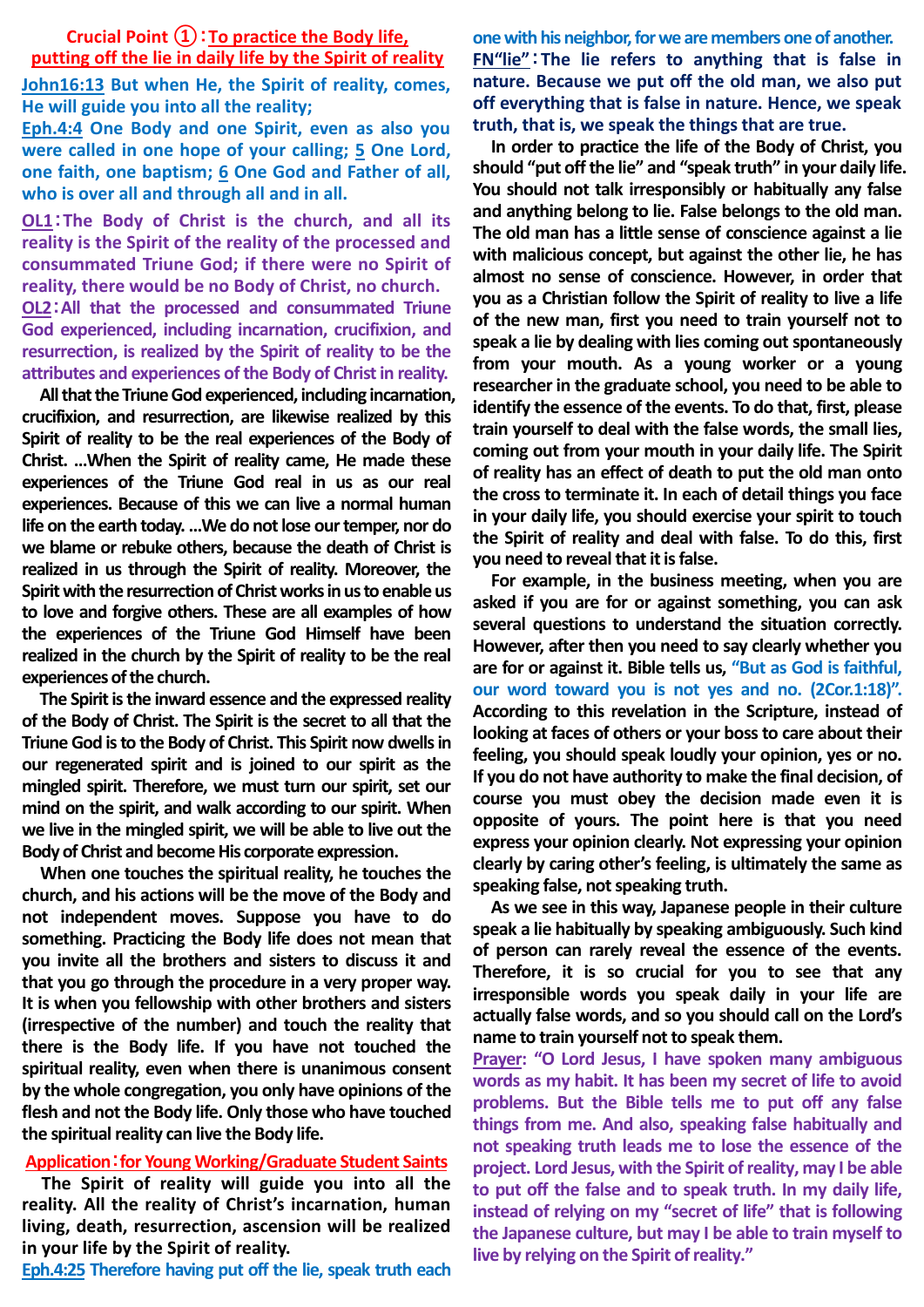## **Crucial Point** ②:**Details of the daily living that we learn from the reality in Jesus by touching the Spirit of reality**

**Eph. 4:17 This therefore I say and testify in the Lord, that you no longer walk as the Gentiles also walk in the vanity of their mind, 18 Being darkened in their understanding, alienated from the life of God because of the ignorance which is in them, because of the hardness of their heart; 19 Who, being past feeling, have given themselves over to lasciviousness to work all uncleanness in greediness. 20 But you did not so learn Christ, 21 If indeed you have heard Him and have been taught in Him as the reality is in Jesus, 22 That you put off, as regards your former manner of life, the old man, which is being corrupted according to the lusts of the deceit, 23 And that you be renewed in the spirit of your mind24 And put on the new man, which was created according to God in righteousness and holiness of the reality.** 

**OL**: **Our standard of living must be according to the reality in Jesus, the reality lived out by the Lord Jesus when He was on earth. We need to learn Christ and be taught in Him to live a life of reality. As members of the Body of Christ, we should live a life of reality, as the reality is in Jesus—a life of expressing God.**

**The life of Jesus according to reality is the pattern for the believers' life. In this pattern we have learned Christ as the reality is in Jesus. This means that we have learned Christ according to the reality shown in the Gospels, that is, according to the life of the Lord Jesus. This life is the shining of light. The shining of light is reality, and reality is the expression of God. Therefore, in the life of Jesus there is reality. The essence of the life of Jesus is reality. When the Lord Jesus lived on the earth, He always walked in reality, in the shining of the divine light, and in the expression of God.**

**The new man was created in righteousness and holiness of the reality. Righteousness is to be right with God and with man according to God's righteous way, and holiness is godliness and devoutness before God. Righteousness refers to the outward acts, whereas holiness refers to the inward nature. Outwardly, everything related to the new man is righteous; inwardly, everything related to the new man is holy. Righteousness is mainly toward men, and holiness is mainly toward God.**

**In Ephesians 4:24 Paul says that the new man was created according to God in righteousness and holiness of the reality. This reality no doubt is the very reality in Jesus. Our standard of living should not be according to the law or according to the standards of society; it must be according to the reality in Jesus, the reality lived out by Jesus when He was on earth. Hence, the life of Jesus should be our life today in the church. In other words, the living of the new man should be exactly the same as the**  living of Jesus. The way Jesus lived on earth is the way the **new man should live today.**

**If we would live in such a way, we should not reason according to right or wrong. Instead, we should consider**  **the various aspects of our daily life according to the reality as it is in Jesus. For example, if we are about to go shopping, we should ask whether the Lord Jesus is going shopping. The life of the one new man must be that of the reality of Jesus. If we all live in a way that is heavenly, divine, righteous, holy, and glorious, we shall have a wonderful community life in the church. This is the corporate life of the new man.**

## **Application**:**For New ones/Junior & High school students/College students**

Eph. 4:26 Be angry, yet do not sin; do not let the sun go down **on your indignation,27Neither give place to the devil.**

**FN26 "be angry"**:**To be angry is not a sin, but with it there is the possibility of committing sin. We should not continue in anger but should relinquish it before the sun sets.** 

**FN27 "give place to the devil"**:**According to the context, to continue in anger is to give place to the devil. In nothing should we give any place to him.** 

**28 He who steals should steal no more, but rather should labor, working with his own hands in that which is respectable, that he may have something to share with him who has need. 29 Let no corrupt word proceed out of your mouth, but only that which is good for building up, according to the need, that it may give grace to those who hear. 30 And do not grieve the Holy Spirit of God, in whom you were sealed unto the day of redemption.**

**Ephesians 4:17-24 tells us the basic principles of the believers' daily living for the living of the Body of Christ and 4:25-5:21 tells the details of this living. In the details, the matter of not speaking lies is mentioned first and then the matter of dealing the anger. Please learn how to deal with your anger in the relationship of your school and the anger toward your parents. The Bible tells that you should not let the sun go down on your indignation. And the Bible also tells us that "let all bitterness and anger and wrath and clamor and evil speaking be removed from you, with all malice. And be kind to one another, tenderhearted, forgiving one another, even as God in Christ also forgave you**(**Ephesians 4:31-32**)**".**

**For you to deal with anger and be kind to one another, tenderhearted, you should learn from the reality in Jesus. And to learn from the reality in Jesus, you should exercise the mingled spirit and put your mind on the spirit and walk according to the spirit. Without dealing with your anger, your speaking contains bitterness and this will offend others and the situation will get worse. The important thing is that you would touch the Spirit of reality in the spirit and make this reality of "caring others and being kind and tenderhearted" real in your life.** 

**Prayer**:**"Oh Lord Jesus, to express the reality of the Body of Christ, let me learn from the reality in Jesus in my daily living and let me experience the reality of "the effect of the cross that kills anger" and "caring others and being kind and tenderhearted". For this I need to touch the Spirit of reality in my spirit. Lord Jesus, let me call your name and touch the Spirit of reality and experience and enjoy the reality in Jesus in the various relationships. Let me grow in this matter!"**